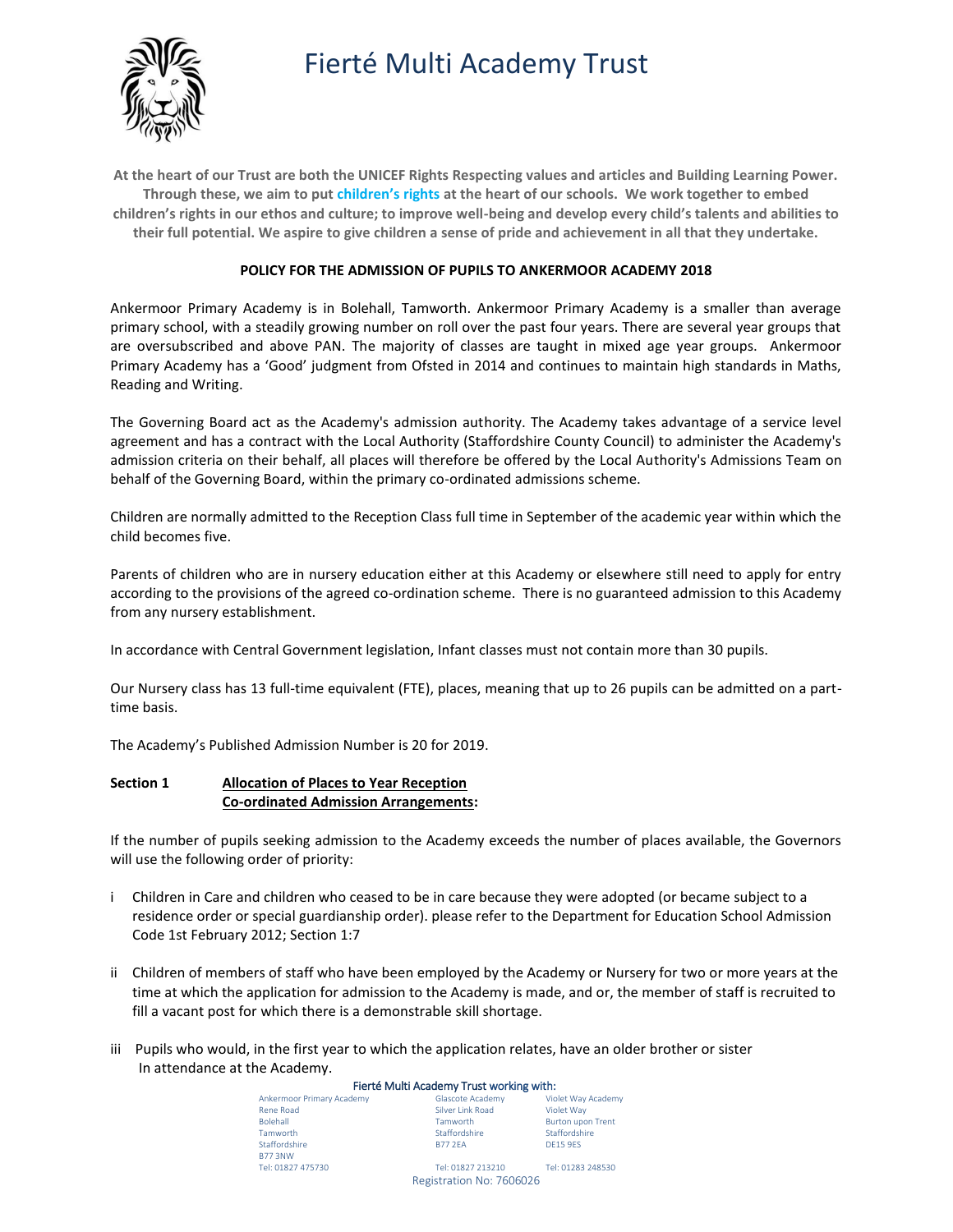iv Children living within the defined catchment area of the Academy. For Information regarding the catchment area please contact the Academy or visit www.staffordshire.gov.uk/local view.

For the purpose of admission the home address is considered to be the child's, along with their parent's main and genuine principal place of residence at the time of the allocation of places i.e. where they are normally and regularly living. If a child is resident with friends or relatives (for other than legal guardianship) the friends or relatives address will not be considered for allocation purposes.

Where parents have shared responsibility for a child, and the child lives with both parents for a part of the school week, parents will be required to provide documentary evidence to support the address they wish to be considered for allocation purposes.

Where parents have shared responsibility for a child, and the child lives with both parents for part of the week then the home address will be determined as the address where the child lives for the majority of the school week (i.e. 3 out of 5 school nights). Parents will be required to provide documentary evidence to support the address they wish to be considered for allocation.

v Other pupils arranged in order of priority according to how near their home addresses are to the Academy determined by a straight line measurement. This measurement is undertaken on the Academy's behalf by the Local Authority (Staffordshire County Council) as part of the admissions agreement. Details on measurement can be found in the booklet, "Primary Information for parents – 2016" and at: www.staffordshire.gov.uk/admissions.

Parents should note that in accordance with legislation, children who have a statutory statement of special educational need, or Education, Health and Care Plan that names the Academy, will be admitted prior to any other places being allocated.

## **2 Deferred entries to Reception Class:**

Parents may request that their child be admitted to Reception Class on a part-time basis, or that their child be admitted to school later in the same academic year until the child reaches compulsory school age (i.e. beginning of the term after the child's fifth birthday). The effect is that the place will be held for the child in Reception and is not available to be offered to any other child within the same academic year in which it has been offered.

Before deciding whether to defer their child's entry to school, parents should visit their preferred school(s) to clarify how they cater for the youngest children in Reception and how the needs of these children are met as they move up through the school.

#### **Admission Outside of the Normal Age Group**

#### Induction

The school makes every effort to ensure that children have a smooth and happy start to their school life. During the term before the children start school they are invited to school for an induction morning, where they will get to meet their new teachers and experience life in their new class, as well as our experienced Early Years team making home visits. Parents are invited to a 'Welcome to Early Years' meeting where they will get to meet the head teacher and Early Years Staff and ask any questions that they may find useful in preparing their child for starting school.

Ankermoor Nursery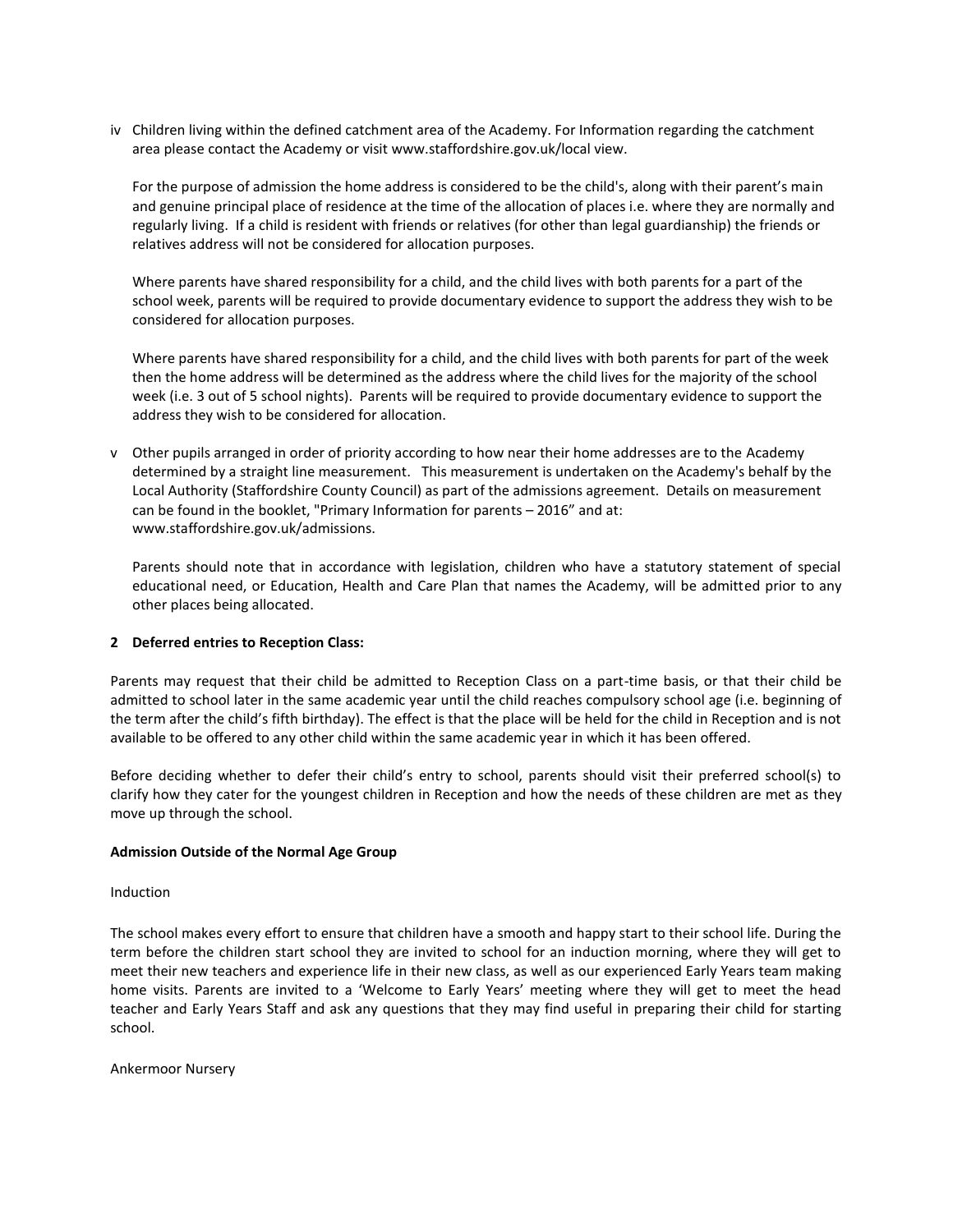In line with the National and County schemes for Nursery pupils, the school has a single intake in September following the child's third birthday. Nursery education is normally for 15 hours per week, which we currently organise into morning sessions only. Parents may choose to buy additional afternoon sessions.

- Mornings Monday to Friday 8.50am 12.10pm
- Afternoons with lunch Monday to Friday 12.10pm 3.20 pm
- Afternoon session Monday to Friday 1.00pm 3.20pm

We encourage parents to send their child(ren) to the school from age three so that they may experience the happy atmosphere of the Ankermoor family for as long as possible. However there maybe parents who do not wish to send their child to the Nursery at school, but would prefer their child to start in Reception class. These parents are invited to register their child with the school as soon as possible. A Reception child will usually attend school from September after their fourth birthday.

Parents may seek to apply for their child's admission to school outside of their normal age group, for example if the child is exceptionally gifted and talented or has experienced problems such as ill health. In addition, the parents of summer born children may choose not to send their child to school until the September following their fifth birthday and may request that they are admitted outside of their normal age group to Reception rather than Year 1.

These parents will need to make an application alongside children applying at the normal age which should explain why it is in the child's best interest to be admitted outside of their normal age which may include information such as professional evidence as to why this is the case and why an exception should be made in the case of the child. A decision as to whether this is an appropriate course of action will be made by the Local Authority who will take into account the circumstances of the case and views of the headteacher of the community or voluntary controlled school concerned. Parents do not have the right to insist that their child is admitted to a particular year group.

The Governors will retain a place where the parents wish to defer their child's entry to Reception Class until later in that academic year. However deferral will not be offered beyond the beginning of the term after the child's fifth birthday, nor beyond the academic year for which the original application was accepted.

The Governors will consider requests from parents who wish their child to attend a Reception Class on a part-time basis until the child reaches compulsory school age.

## **3 Repeat Applications:**

It is not the Governing Board policy to consider repeat applications in the same academic year unless there has been significant and material changes in the circumstances of the applicant.

## **4 Late Applications:**

Application forms received after the closing date will be considered alongside those applicants who applied on time where

- There were exceptional reasons, which prevented the applicant from applying by the closing date
- A family changes its address and was unable to apply within the deadline or needs to make new school preferences.

All other late applications will be considered after those which arrived before the deadline.

**5 Waiting Lists:**